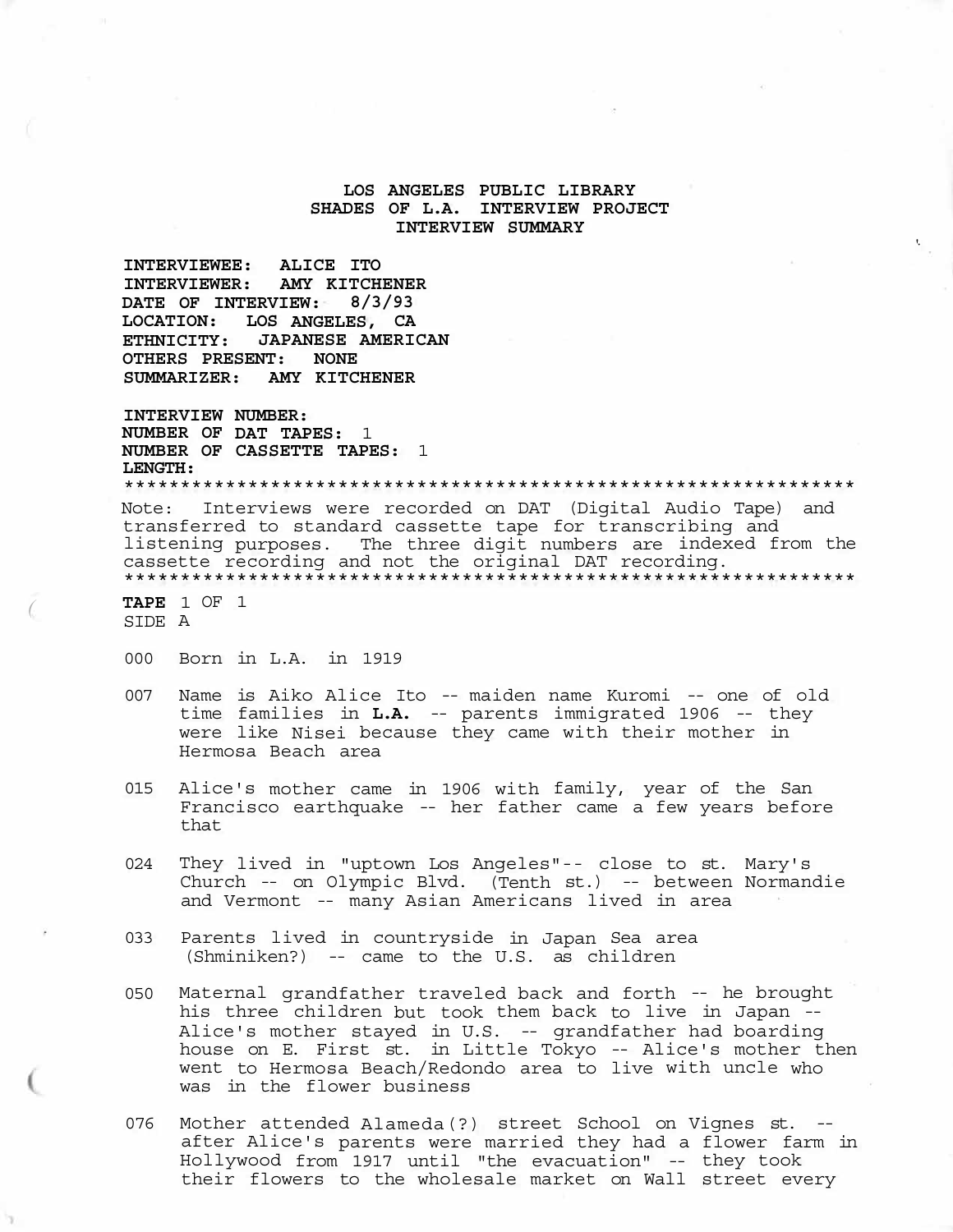day -- no refrigeration in those days so they picked daily and transported flowers by horse and buggy

- 100 Before 1917 when mother was in Redondo they took the flowers to the train station and took the red car to Los Angeles to the flower market on Spring Street -- they grew mainly sweet peas
- 111 Hollywood farm was leased for 99 years -- part of an estate that couldn't be subdivided -- sold in 1961 -- between Ferndale Park (Western Ave) and Nottingham -- at the time the area was lemon and olive ranches
- 127 When Alice was growing up the area was pollution free and excellent for flower growing -- also grew Chrysanthemums, carnations, Renunculas and others -- flower fashions -- now some of the old flowers are back in vogue
- 150 St. Mary's Episcopal church on Mariposa between San Marino and Olympic  $-$ - parents married there  $-$ - church was gathering place of Japanese American community -- now area includes Filipinos and others
- 173 Alice's family lived in Los Feliz on the flower farm -- as kids they roamed the area -- she went to Los Feliz Elementary School on Los Feliz and New Hampshire -- Thomas King Jr. High -- John Marshall High School -- Hollywood High School
- 187 Alice was one of very few Asian Americans at school -- she was only Japanese American -- schools were predominantly Caucasian
- 198 Alice had two younger brothers -- one has garage business on Hillhurst -- his two sons run it now
- 210 As teenager "downtown Broadway was the place to go" -- May co., Broadway, Bullocks -- when May Company first opened it was called the Hamberger store -- Mr. and Mrs. Hamberger owned it -- downtown was clean -- Little Tokyo -- family went to Chinese restaurants there
- 249 Family worked every day -- Sundays they worked to prepare for Monday flower market -- sometimes they had picnics in parks or at beac -- went to Del Rey Beach (now Marino Del Rey) -- many Japanese American families went there -- also to White Point (now San Pedro) down the rocky cliffs fishing and Abalone hunting -- the Japanese Prefectures held picnics there -
- 273 Family prefecture is Shimaniken (sp?) -- not as popular as others like Hiroshimaken -- family joined in with ones that were adjacent -- membership based on geographic area in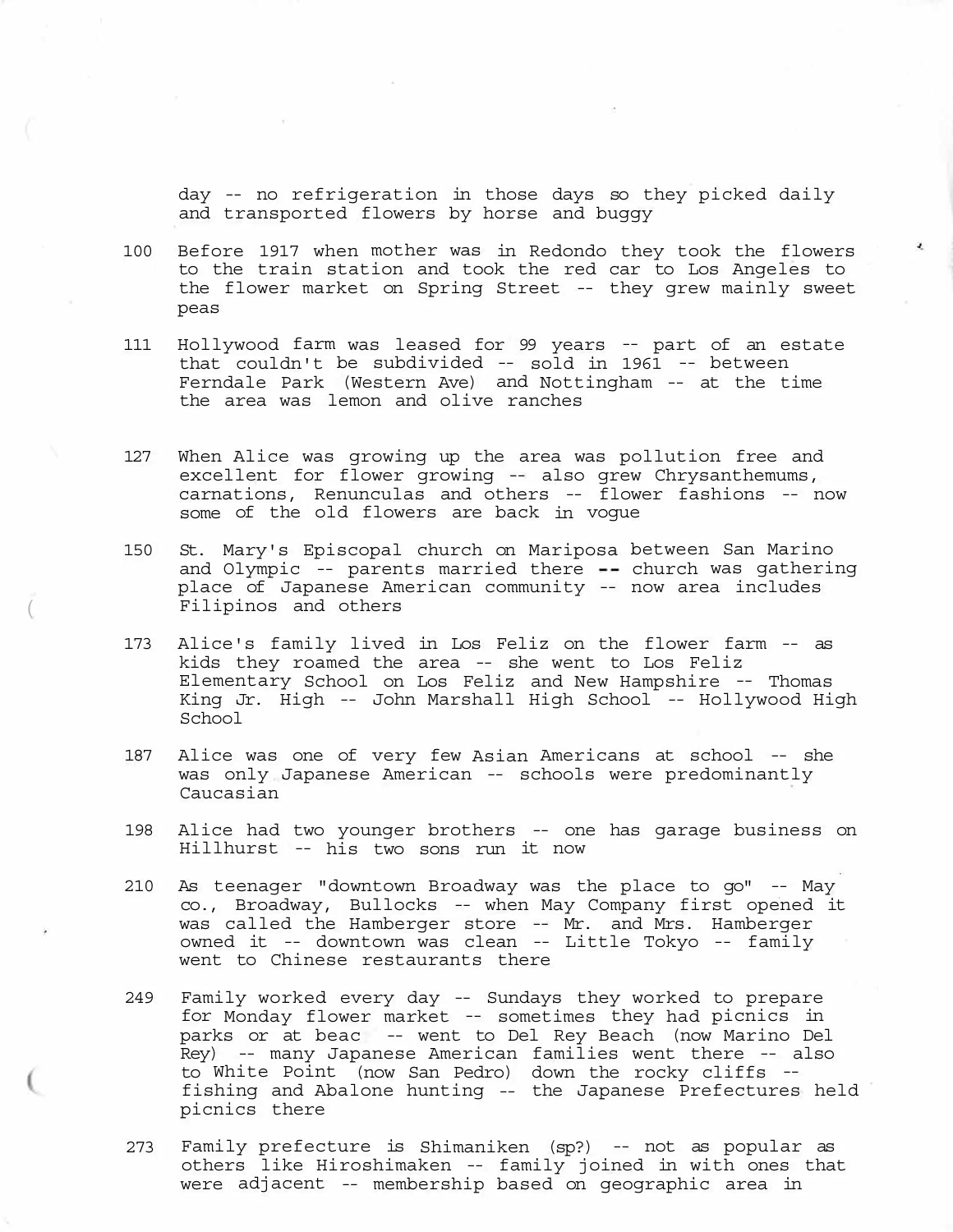Japan -- event included picnic, regional dances, food -- Japanese cultural activities were new to Alice -- had a stage and wore traditional regional dress -- songs and musicians -- membership was primarily Issei -- these organizations were not as popular with Nisei

 $\lambda$ 

### 315 Beaches

(

- 332 Family hired many employees at Flower farm from Japan came as couples -- worked as growers, pickers -- hard labor -- had little houses for the workers
- 350 Alice enjoyed sports at school (baseball, basketball) never went on vacation -- they were always working -- big activity was to go to San Pedro on picnic to see grandfather off on ocean liner to Japan -- he went back and forth a couple times a year
- 381 Grandfather invested in L.A. properties -- it turned sour because of his business partner -- owned a building on st. Andrews Pl. and Santa Monica (now Sinclair paints across from Sears in Hollywood) -- flower market was between 8th and 9th on Wall street -- Alice would go with her father if they needed to get new shoes or clothing -- family got up at 3:00 am. and the children would go and wait until father finished his business there -- then they'd go into Little Tokyo to the dry goods store -- only time they'd get to go shopping due to parents' busy schedule
- 422 Great Depression effect on family -- Yokahama Specie (?) Bank on San Pedro/First (was Bank of Tokyo) -- father invested in bank -- father became sole owner -- at onset of **WWII** all assets frozen and lost everything -- father owned property at San Pedro/Second St. -- mother owned it until 1980 -- father bought the property during the Depression with his earnings from the sweet pea business
- 470 Family was relocated during **WWII** -- when father returned in 1945 they got land to grow flowers -- father took ill and died in 1945
- 490 Relocation experience -- family stored all their equipment from the flower business before leaving -- but they lost it all -- after the war they started from scratch -- leased land until 1961 when property was sold -- evacuated in April 1942
- 525 Government gave a list of what to bring to camp -- bare essentials -- clothing -- sharp items were confiscated -- Alice went with her family to Santa Anita Assembly Center for a few months  $-$ - people were assigned to bungalows  $-$ some had to stay in the horse stalls there -- family was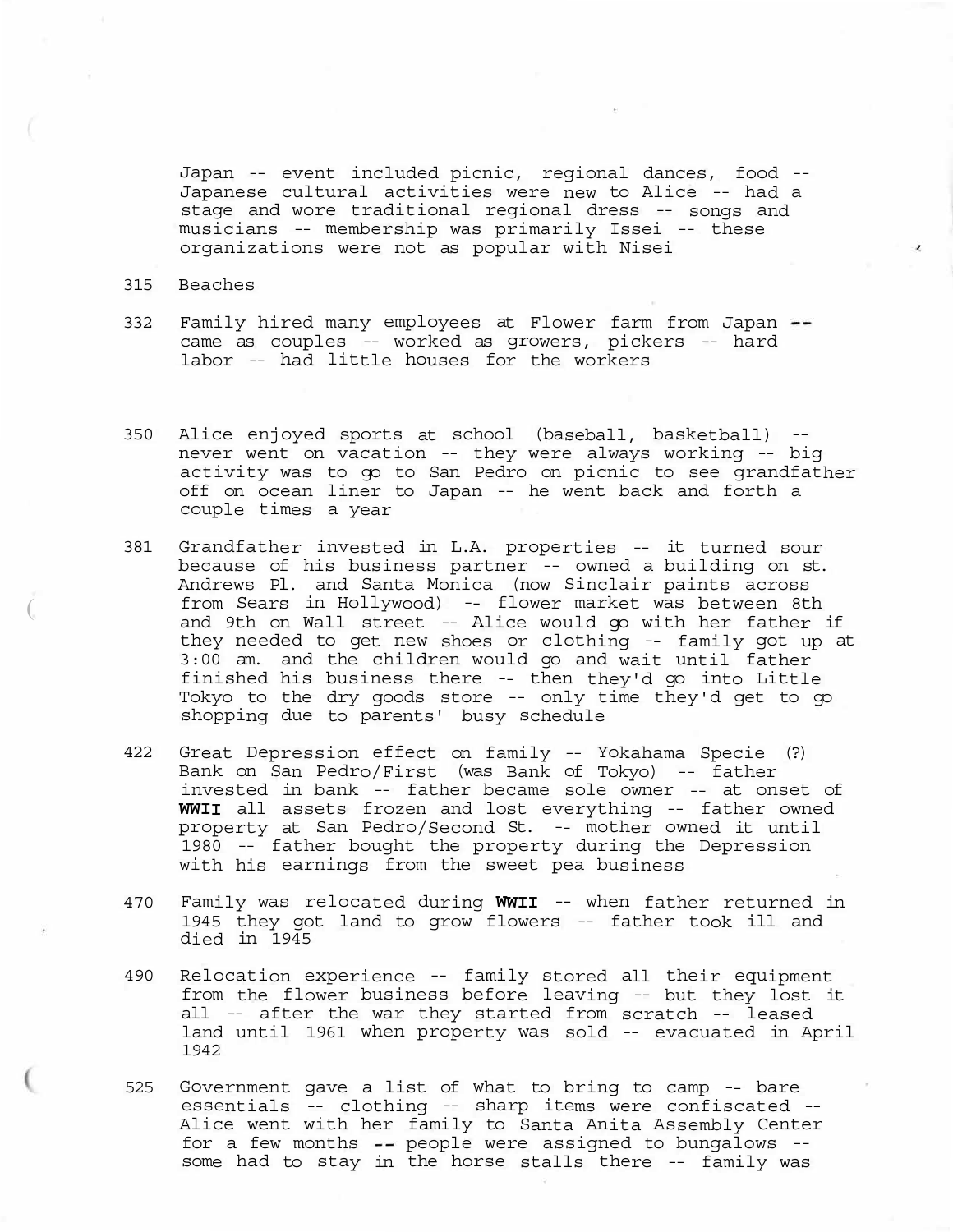there for four months -- transferred by train to Gila,  $AZ$  -there was a main kitchen, community shower and toilets -- Alice was there for 6 months because she was allowed to leave to marry husband, Art Ito who was in Illinois as a serviceman in U.S. Armed Forces -- permits issued to leave camp for marriage or entering school -- Alice was one of the first to be able to.leave camp

- 612 Alice met Art in August 1941 after return from Japan -- she was in Japan for two years -- embassasy asked all Nisei to leave Japan six months before -- they weren't aware of what was about to happen -- Alice met Art that year
- 639 After Alice left Gila she went to marry Art at Camp Grant, Illinois -- no family members present -- rest of her family stayed at Gila for two years -- Art's family was in Japan - one of Art's brother's in service in Japanese Army -- they were born in the U.S. but they· retained dual citizenship -- Art dropped his Japanese citizenship and probably brother dropped American citizenship
- 678 Art was in Saipan and Okinawa until the war ended -- Art's brother was kicked by a horse and had to go to hospital - all his buddies went to Philippines and died -- he was lucky

730 End of tape 1, side A -- continued on tape 1, side B \*\*\*\*\*\*\*\*\*\*\*\*\*\*\*\*\*\*\*\*\*\*\*\*\*\*\*\*\*\*\*\*\*\*\*\*\*\*\*\*\*\*\*\*\*\*\*\*\*\*\*\*\*\*\*\*\*\*\*\*\*\*\*\*\* **TAPE 1, SIDE B** 

000 Silence

 $\overline{(\ }$ 

- 002 Art had option to stay in Japan in service but he wanted to return to the U.S.
- 006 Alice's experience in Japan -- she went as a college student -- on her return in 1941 she was on one of the last ships to unload passengers in San Pedro -- ships that arrived after her's had to turn around and go back -- U.S. wasn't accepting any more passengers from Japan -- Alice had friends who were on ship that had to return to Japan -- they had to spend lives in Japan during **WWII** -- no correspondence allowed
- 022 Alice stayed in Minnesota during the war -- she worked in a flower shop and attended the University of Minnesota -- ASTP program (Army Specialized Training Program) for caucasian soldiers studying military intelligence -- Alice used her Japanese to teach the language to the ASTP trainees -- she had her first son, Art Jr. while husband was overseas
- 036 Alice's parents were released from camp and came to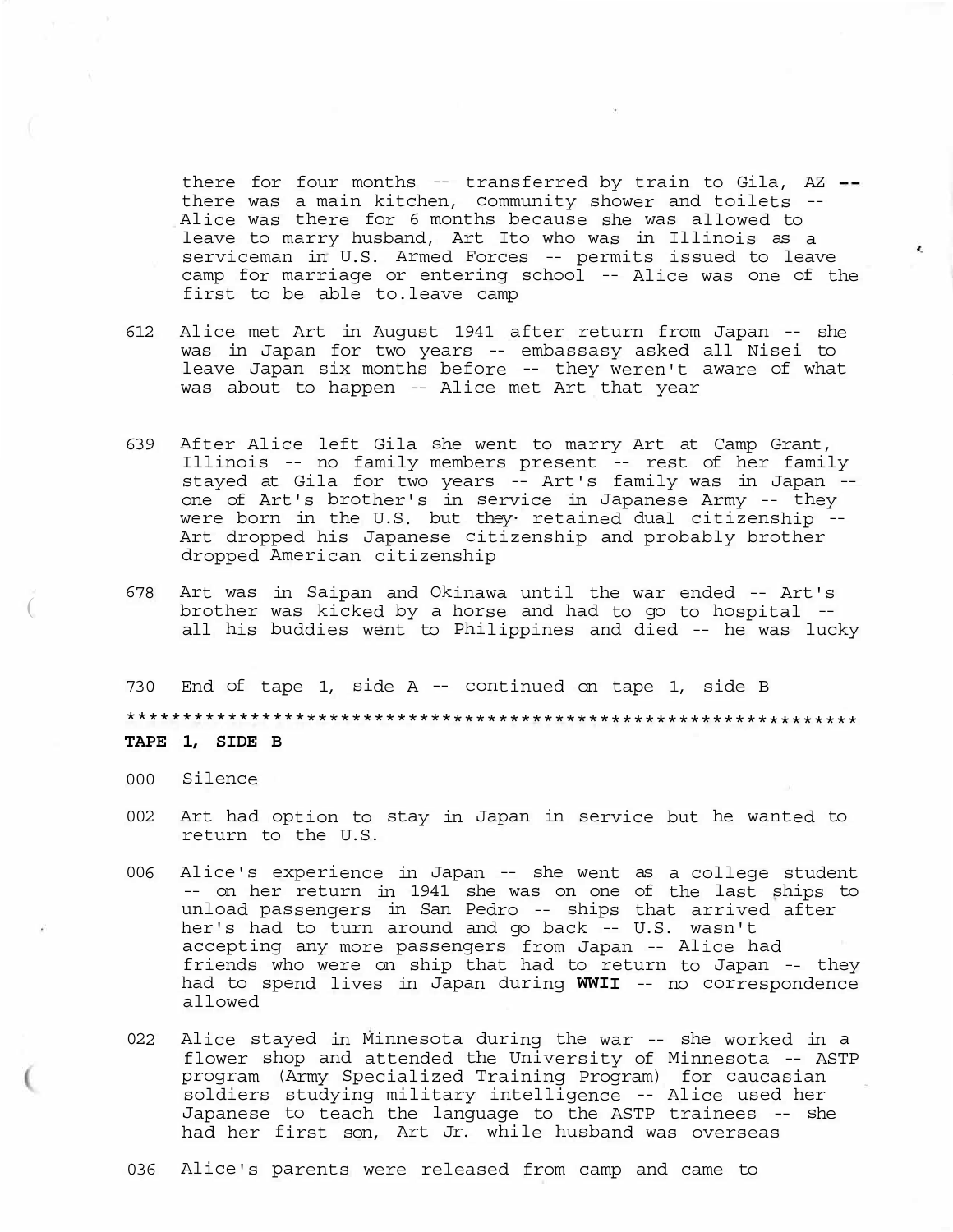Minnesota to join her -- they were in Minnesota at camp savage (military base)

 $\lambda$ 

- 047 After war whole family returned to Los Angeles -- they had nowhere to go -- families went to the church -- slept in church rectory -- was crowded but heavenly -- st. Mary's Episcopal Church -- it was a time of revival of the community -- Alice still active in that church
- 070 Many Japanese Americans returned to previous work -- many expanded out towards Gardena -- the churches and schools were instrumental in the transition
- 085 Alice went to L.A. Junior College (now L.A.C.C.) -- then whole family went to Japan in 1939 to stay with her grandfather who was ill -- Alice wanted to stay and attend college for a couple of years -- her family left the flower business with employees who managed it in their absence - when her parents returned they sent Alice her things because she stayed to go to school in Japan
- 108 Alice's first time in Japan -- attended an international division of a Japanese college -- students from Brazil, Manchuria, and all over the U.S. attended -- the students were Niseis
- 126 Many Isseis wanted their children to go to school in Japan - studies included cultural activities -- flower arrangement, Japanese Tea ceremony, calligraphy, silk painting -- was her first exposure to these traditional arts -- silk painting was relaxing -- flower arranging was wonderful influence
- 158 Alice used lines of traditional arrangements -- but adds more for American tastes -- has some Bonsai at present flower shop
- 174 Goals in cl g learning to read Japanese -- learned everyday ongis (sp?) -- forced to leave prematurely because of war
- 200 Alice learned a little Japanese in U.S. at local Japanese schools after public school everyday for one hour -- went to Hollywood Japanese School -- there was a Japanese school in every area were there were numerous Japanese Americans -many of the Nisei went to Japanese language schools - schools continue today
- 225 Family wanted education for their children -- one of Alice's brothers went in the auto repair business and owns garage in Los Feliz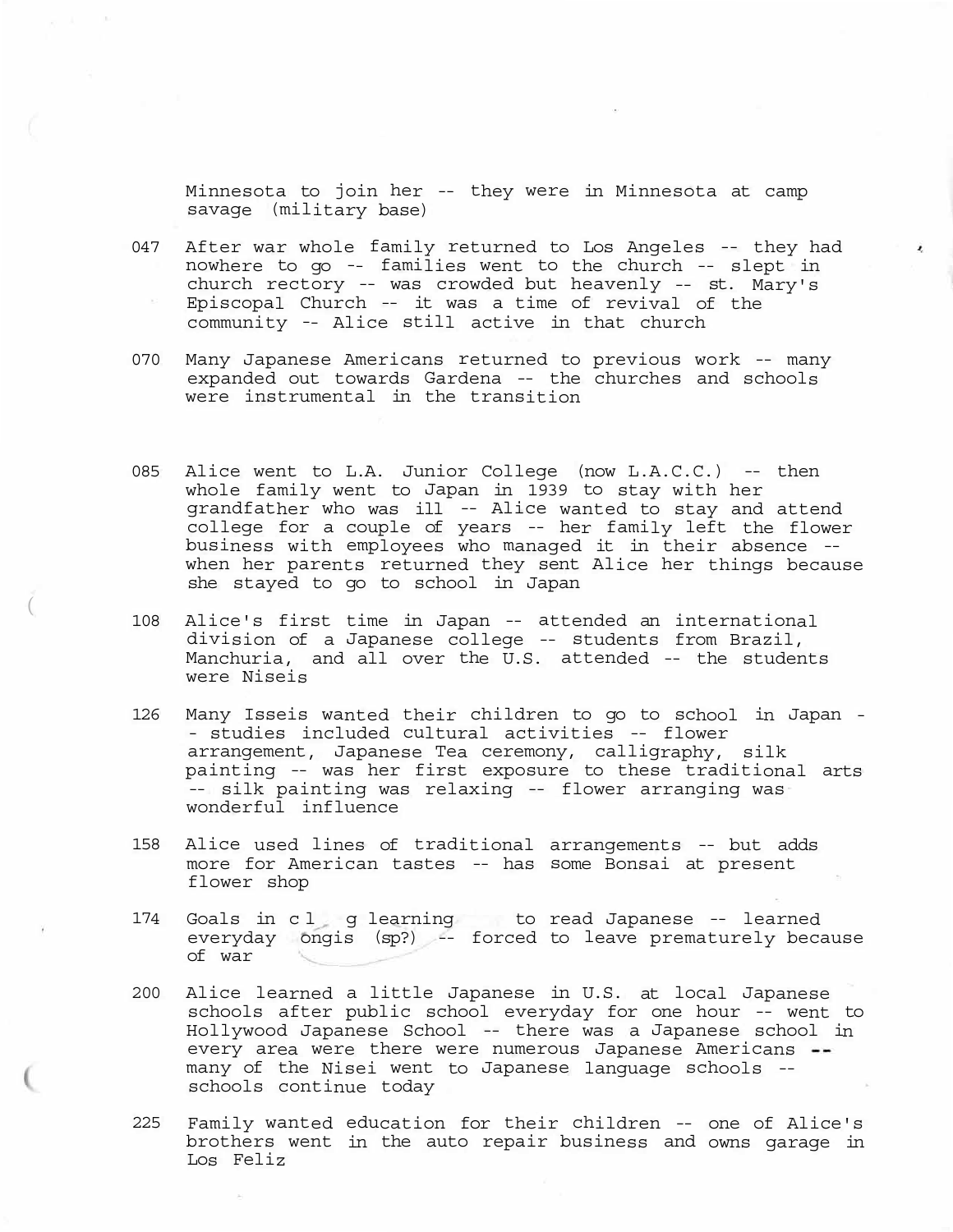- 244 After the War Alice and her husband took over her parents• business -- started from scratch
- 254 Now they own a retail store -- before they had a flower stand at the flower farm in Los Feliz -- in 1961 they built their present store -- geared toward deliveries -- Flower View Gardens in on western Ave. in Hollywood -- one of the larger retailers in L.A. -- specialize in cut flowers, designs, arrangements for all occasions -- they're not in the growing business anymore
- 287 Now part of FTD network by computer -- had two children -older brother passed away -- younger son runs the store -store serves many Japanese Americans
- 305 Differences in generations of her family -- harder now to maintain a business -- much more paperwork -- Alice still works at the store -- oversees the sales department and serves her special clients -- have many talented designers working there -- train them to their unique style
- 347 Alice and her husband have been involved in the JACL (Japanese American Citizen's League) -- especially during time of working to help Isseis become naturalized -- Art was involved -- was president of the Hollywood chapter - members of the Japan America Society -- they are very busy with flower industry meetings

 $\left($ 

- 374 No real personal experience of racial prejudice -- her husband, Art had a few bad experiences in the military -some Japanese American activists that she knows have had some problems
- 402 Restrictive laws -- 1924 Land Law restricted Japanese immigrants from owning property -- her husband's father went to Mexico so he could build a colony there -- took his family to remote mexico so they could own land -- her husband stayed ten years and knows fluent Spanish -- project was unsuccessful due to the Mexican Revolution -- husband came to the U.S. at age 16 and learned English for the first time
- 454 Art became successful in flower business -- became Vice President of FTD (Florist Transworld Delivery) -- wire service -- later became president -- required 270 days of travel per year -- Alice joined him on many trips -- Art served on the national and then international boards -- they traveled around the world -- in 1992 Art finished his work on the board -- now there's more free time
- 502 They enjoy playing golf -- own a condo in Palm Springs -- Alice worked at the store while Art was out of town for work
- 523 Role models -- belongs as a roster member of the Executive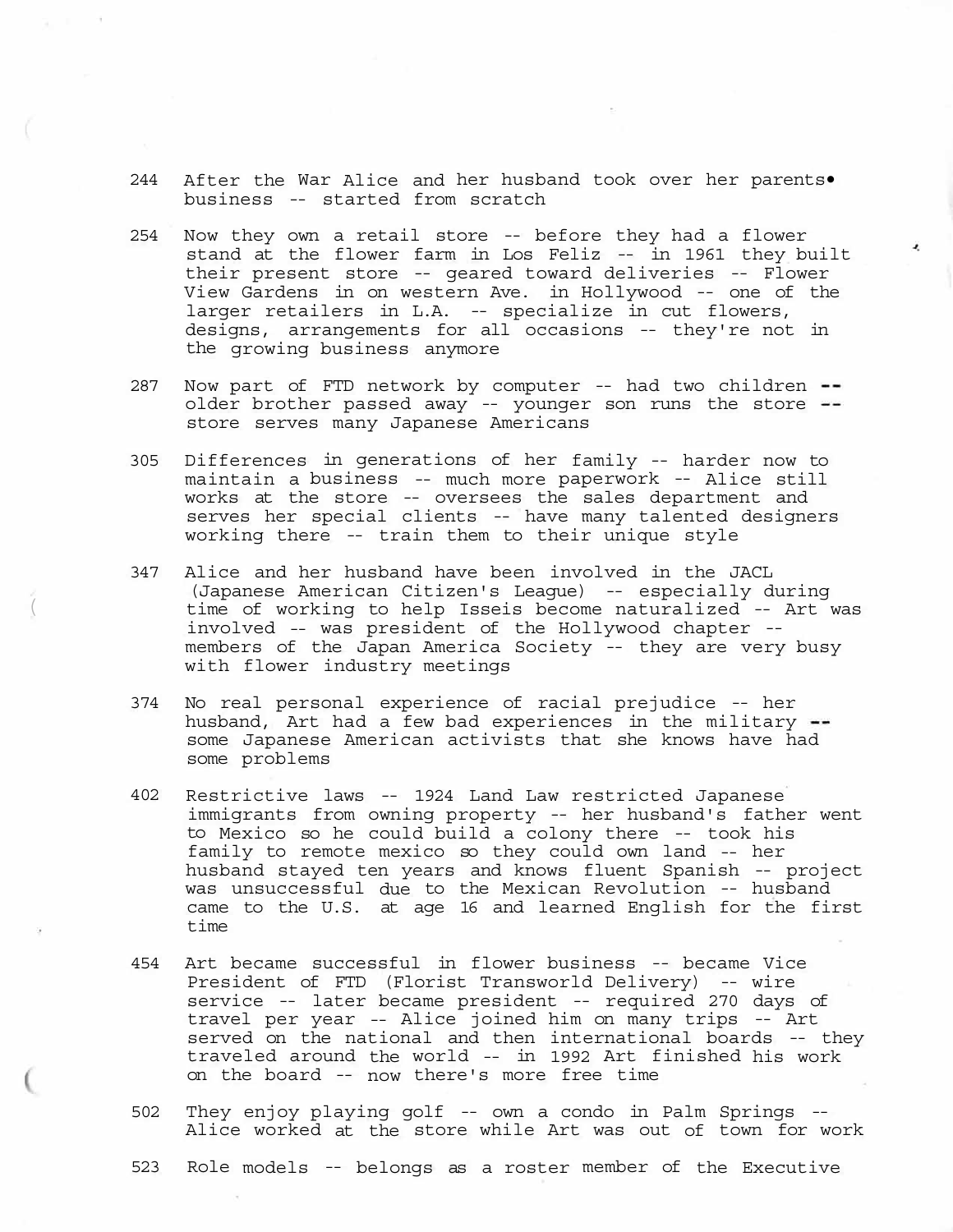Women's International **(EWI)** -- meet with top 100 members of firms of **L.A.** once a month -- Alice is the rep for their shop -- exciting for her -- Alice feels admiration for the other members -- they are role models -- women with high goals

- 571 Experience of L.A. Riots in 1992 -- their store was half a block from looting and fires -- fortunate not to have losses
- 589 Changes in L.A. have been great -- now the influx of immigrants have changed the area where shop is -- duty as American citizen to learn cultures of newer immigrants -difficult because there is such diversity -- newer Asians include Thais, Cambodians, Vietnamese, Mainland Chinese, Taiwanese, and Latinos; Armenians -- challenge to understand all these cultures -- as business people they are emersed in it
- 652 Japanese American community -- status quo
- 691 Church work -- many other important community churches
- 698 Present plans -- retirement -- Alice still takes pleasure in working at the store
- 726 End of interview

*(* 

732 End of **TAPE** 1, SIDE B

\*\*\*\*\*\*\*\*\*\*\*\*\*\*\*\*\*\*\*\*\*\*\*\*\*\*\*\*\*\*\*\*\*\*\*\*\*\*\*\*\*\*\*\*\*\*\*\*\*\*\*\*\*\*\*\*\*\*\*\*\*\*\*\*\*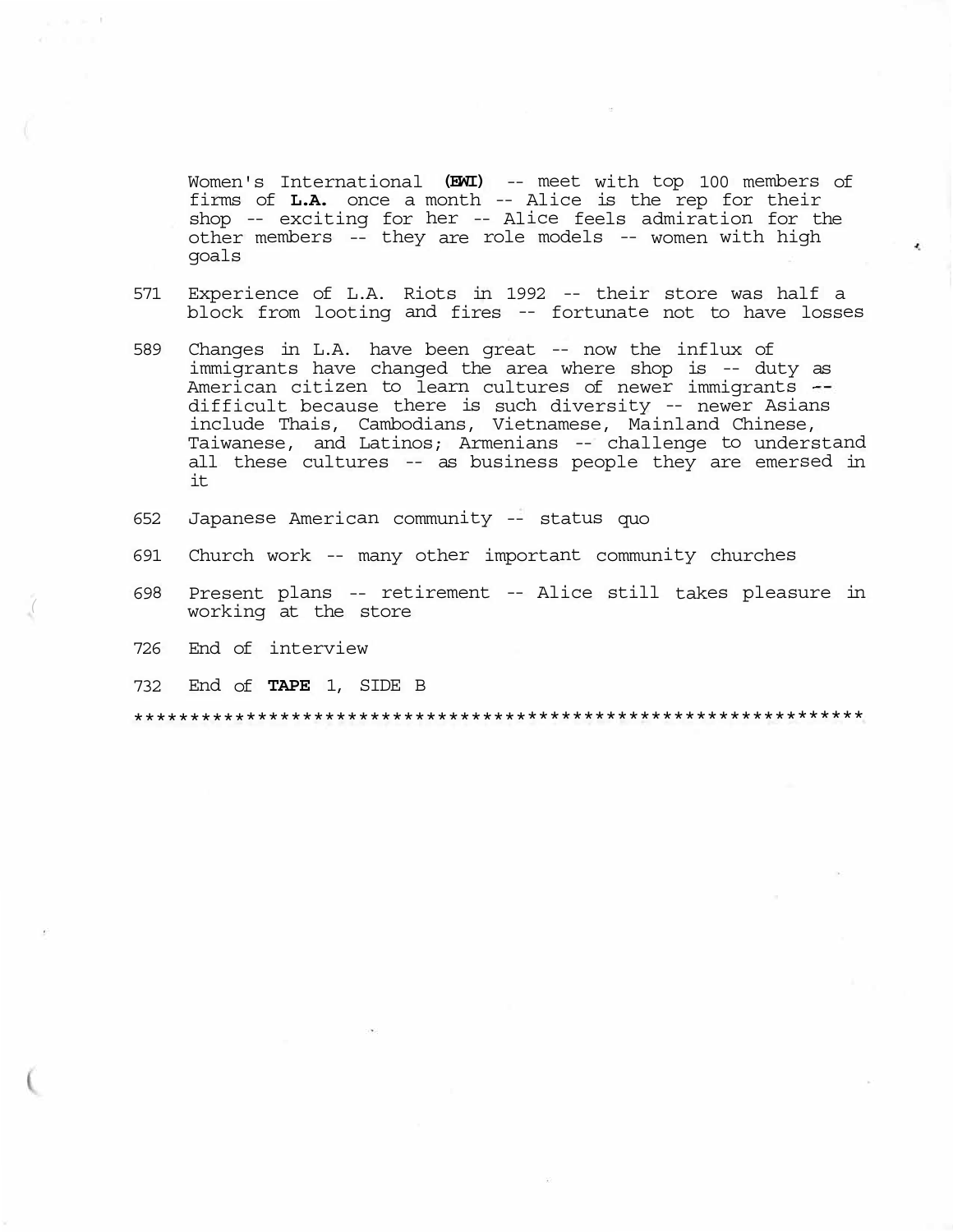## LOS ANGELES PUBLIC LIBRARY SHADES OF L.A. INTERVIEW PROJECT TRANSCRIBED EXCERPTS

INTERVIEWEE: ALICE ITO INTERVIEWER: AMY KITCHENER DATE(S) OF INTERVIEW(S): 8/3/93 LOCATION: LOS ANGELES, CA ETHNICITY: JAPANESE AMERICAN OTHERS PRESENT: NONE TRANSCRIBER: AMY KITCHENER

INTERVIEW NUMBER: SH-5 NUMBER OF DAT TAPES: 1 NUMBER OF CASSETTE TAPES: 1 LENGTH:

\*\*\*\*\*\*\*\*\*\*\*\*\*\*\*\*\*\*\*\*\*\*\*\*\*\*\*\*\*\*\*\*\*\*\*\*\*\*\*\*\*\*\*\*\*\*\*\*\*\*\*\*\*\*\*\*\*\*\*\*\*\*\*\*\*

These excerpts have been selected for the purposes and use of the Los Angeles Public Library Photo Collection. They represent only small portions of the tape recorded interviews available for public use. Researchers are advised to refer to the actual tape recorded interviews.

\*\*\*\*\*\*\*\*\*\*\*\*\*\*\*\*\*\*\*\*\*\*\*\*\*\*\*\*\*\*\*\*\*\*\*\*\*\*\*\*\*\*\*\*\*\*\*\*\*\*\*\*\*\*\*\*\*\*\*\*\*\*\*\*\*

Note: Interviews were recorded on DAT (Digital Audio Tape) and transferred to standard cassette tape for transcribing and listening purposes. The three digit numbers are indexed from the cassette recording and not the original DAT recording.

\*\*\*\*\*\*\*\*\*\*\*\*\*\*\*\*\*\*\*\*\*\*\*\*\*\*\*\*\*\*\*\*\*\*\*\*\*\*\*\*\*\*\*\*\*\*\*\*\*\*\*\*\*\*\*\*\*\*\*\*\*\*\*

#### **PART I**

TAPE 1, SIDE A (CORRESPONDS TO DAT TAPE 1)

**050** 

 $\rightarrow$ 

**AI: My** grandfather used to come and go. And one of the first trips he made he brought mother with him.

AK: What did your grandfather do? This is your maternal grandfather.

AI: Yes, in Japan actually he was retired. He used to live here and he decided he was going to retire in Japan. And when he found that there were much better chances for his children he brought all three of them and then mother stayed here and the others he took back again.

AK: So the family was really living in two places at the same time.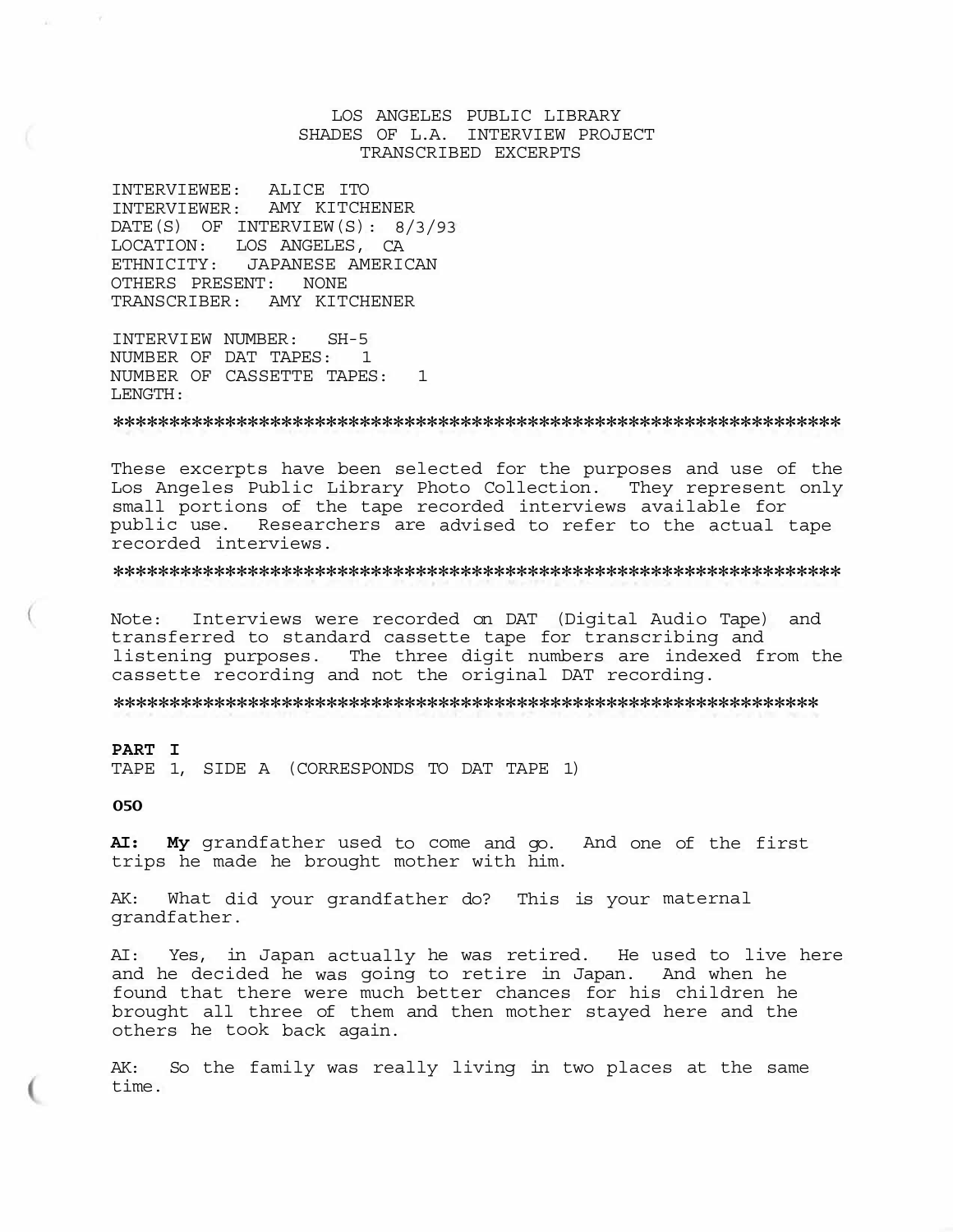Ito, Alice -- 2 --

AI: That's right.

AK: Was that common do you think?

AI: Oh, I think so.

AK: The first generation that came maintained very strong ties?

AI: Yes definitely.

AK: What business was your grandfather involved in?

AI: Oh, back there I would just say -- since his retirement it was just nothing in particular.

AK: But here in Los Angeles?

AI: He used to have a boarding house on East First Street which is located in Little Tokyo now. And that's where the children were until he decided that one should be -- mother should be with the uncle in Hermosa/Redondo area and so that's where her flower growing experience began.

AK: For your mother? **(AI:** Uhuh.) So the uncle was in the flower business?

AI: No, the other two -- the sister and brother who eventually became florists here -- they were taken back to Japan when grandpa went back. But she remained with her uncle and he grew flowers for quite some time and then he retired and went back and then she was on her own here. She went to all these -- There's Amelia Street school which is on Vignes -- some of the areas that are very historical and continued school until she was married.

081

 $\overline{(\ }$ 

AK: And so how did she go into the flower business and where was it located? Was it with her husband?

AI: Yes, it was mostly flower growing and they started in Hollywood and then they decided that Montebello had better opportunities for growing and expansion. But after a few years of it they decided Hollywood was much better for them. And so they were then until the evacuation -- since 1917 that's where they were.

AK: I see, and is that -- so they were growers. How did their business work? They sold to --

AI: There's a wholesale market on Wall Street which is still one of the main places for the growers to bring in their crop and that's where they took the flowers in those days it was every day and not just two-three times a week. The major flower buyers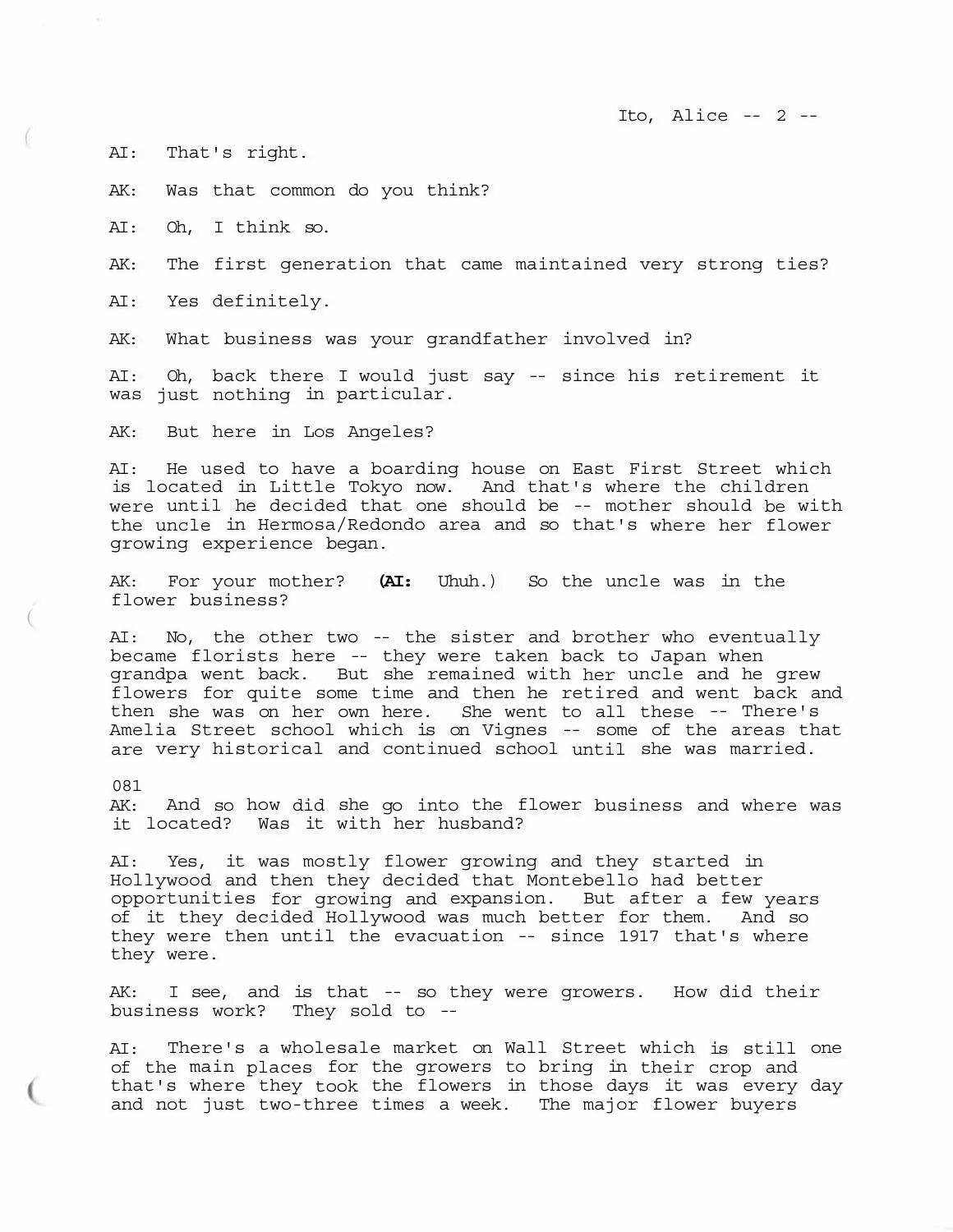days. And of course because of no refrigeration why they picked and sent them to the market every day. And with horse and buggy in those days.

AK: So what year is this?

AI: Oh, back in -- Well, they started in 1917 growing on the Hollywood Hills and so it must be -- Well, before then let me tell you that the red cars that used to run the line between Los Angeles and Redondo/Hermosa area -- From the farm where they grew the horse and buggy would take them right to the train station to this red car line and these large baskets of flowers would be loaded on and in those days the flower market was on Spring Street which was I think the end of the line. And so they unloaded their wares and the market was in that area in the beginning.

AK: What kind of flowers were they growing?

AI: Mainly sweet peas in those days (AK: That was a popular - Al: Mainly sweet peas in those days (An: That was a popular --<br>They were cut flowers?) Yes very. Yes very much so. And other small cut flowers. Nothing major.

AK: Did they buy the land in the Hollywood Hills for the flower farm?

AI: No, this was an estate which could not be subdivided and it remained that -- It was supposed to be one of these ninety-nine year leases which was just released in 1961 when it sold as a seventy-seven acre piece of property. It was just a month-to-<br>month basis.

AK: I see. Is that the location that's near where Griffith Park is now?

AI: That's right. It's between Ferndale Park which is Western and Nottingham and of course in those days the area was lemons and olive ranches and there were very few homes and we have pictures of Nottingham very sparsely residential and of course there isn't a lot to be held. 130

### \*\*\*BREAK\*\*\*

#### 478

*(* 

AI: .... But as it turned out Pearl Harbor just took everything and that was the end of that. And of course we lost Dad in the meantime after being relocated once in camp and then out into Minnesota where I was. The fact that he had that property meant a lot to him but in 1945 when came back and he and at that time, my husband and I, came back to Los Feliz and managed to get a portion of the land just to grow flowers. But my father took ill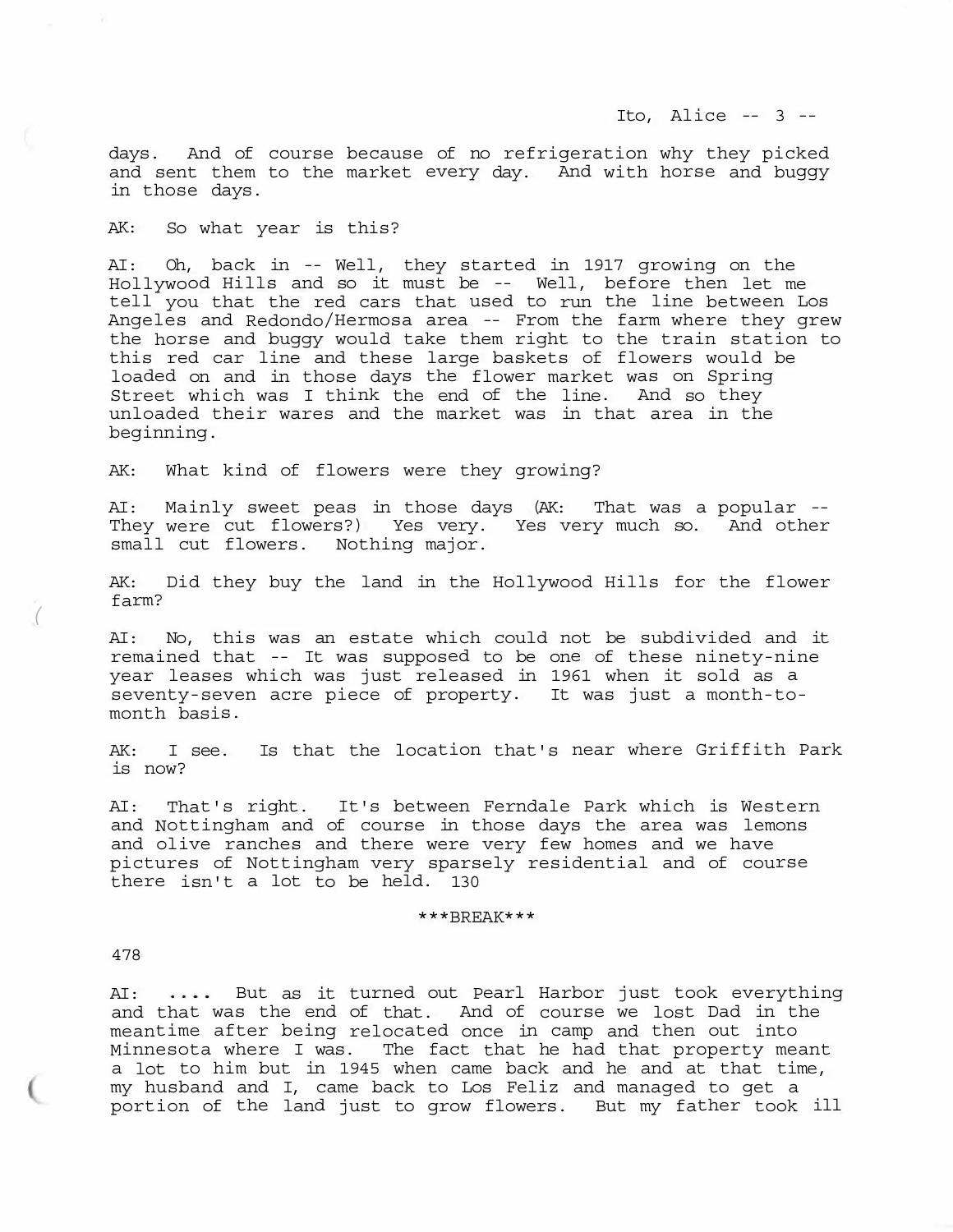and in 1945 he passed on. But I know that they -- I remember how hard we had to try to save and not to spend any money on any unnecessary things at that time.

AK: What do you remember then -- you were saying that your family was relocated -- What happened exactly then for you during **World War** II?

AI: Well, as you know everyone had to be evacuated. And here we had this acreage and all our equipment. And so we put it into a<br>-- like a barn, locked it up but of course during the course of the war there wasn't a thing left. Not one item was in there when we came back after the war. And so we started from scratch and was able to take over little bits of land which grew into forty-four acres again. And we were able to grow flowers until 1961 when the property was finally sold.

AK: What year was it that you were evacuated?

AI: Evacuation was 1942, actually. Pearl Harbor was December '41 and in '42 I think it was around April when we all had to leave the West Coast.

AK: Everybody you knew? What was the different experiences of people you knew in the community? *(* 

AI: Well, all the families lost whatever they had. And whatever they designated for someone to hold for them I'm sure that some of those people that did so found that they were carefully put away whatever their valuables were, but in our case, there just wasn't hardly anything left.

AK: What did you take with you when you left? 539

AI: Oh, they had a list of items. For instance, for the mess hall they asked that we buy a tin plate and a cup so that we could get our food and line up and then -- just the bare essentials. I don't even remember anymore. But we just tried to take whatever we felt was necessary, mostly in clothing. And of course any items like knives or scissors or things of that nature were confiscated. As we came into the camps -- sites -- there were people that regulated all of that.

AK: Did you go with your parents and your brother?

AI: Yes, as a family unit we all able to do that.

AK: You weren't married yet?

**AI: No.** 

AK: Which camp did you go to?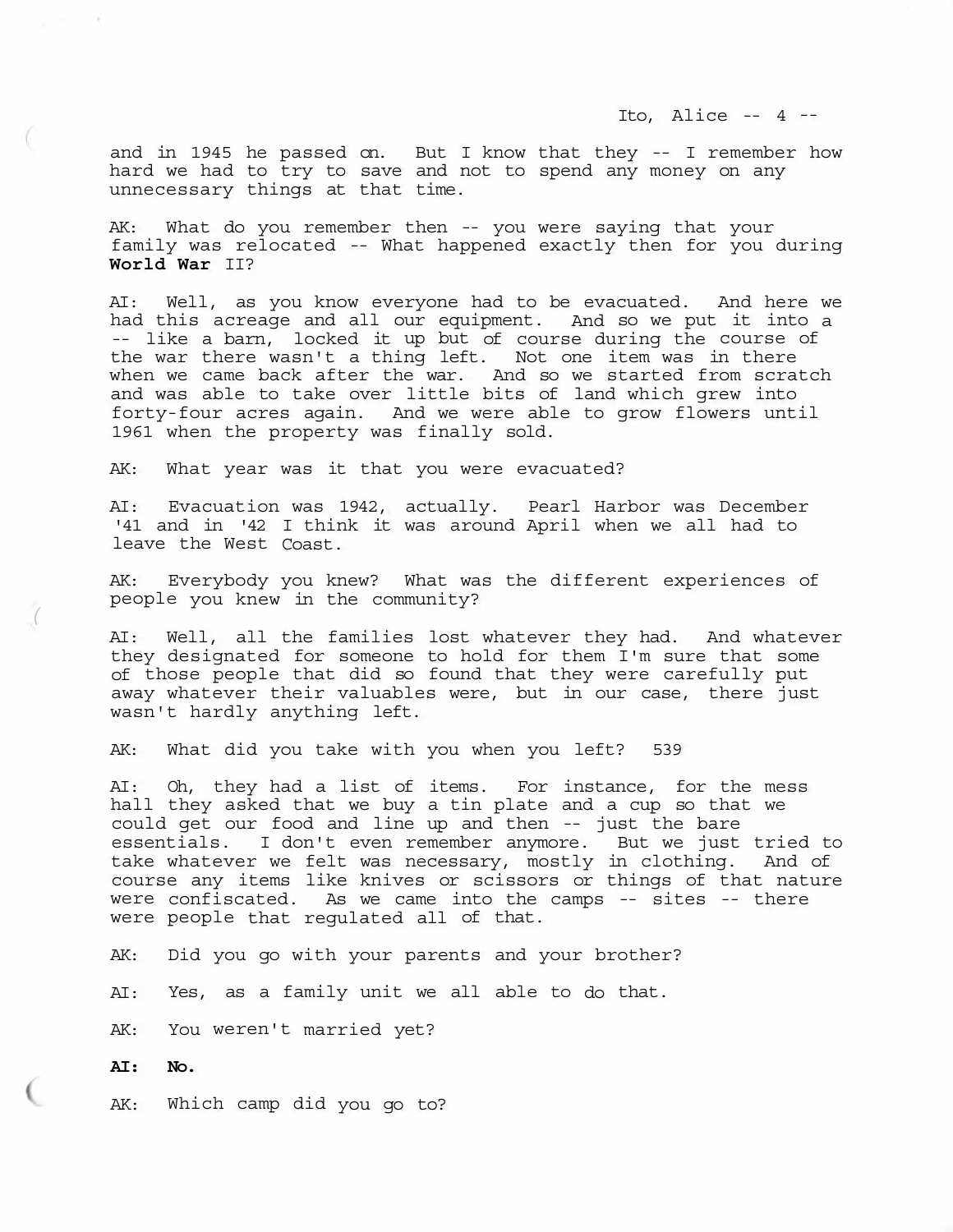Ito, Alice  $--$  5  $--$ 

AI: We went to Gila, Arizona. First it was the Santa Anita Assembly Center immediately after we were asked to evacuate.

AK: How long were you there?

AI: And I believe (pause) maybe a couple -- three months. I don't even remember. And then they --

AK: What was happening there?

AI: We had ... Well, as the people were brought in they were assigned to these little bungalows and of course some of them ended up in the horse barns which was really another story all together.

AK: Why was that?

 $\overline{(\ }$ 

AI: Because if you've ever been in a horse stall you could imagine the smell and even after you clean it I imagine -- We weren't in one of those fortunately, so. But those that were (AK: That's where you had to sleep and stay) That's right. And that -- I believe we were there a couple three, no maybe it's longer I don't remember. April, May, June, July, August. Maybe four months because I remember that then we were transferred by train and we went into Gila Arizona, a very remote part of the state.

AK: Is that by Gila Bend?

AI: Yes. That's where. And there they were more -- These were built to house all of the evacuees. But they had a main kitchen and community shower and toilets.

AK: 608 How long were you there?

AI: Well, I was there only six months because my reason was to get married. And at that time Art was in Chicago -- Rockford, Illinois as a serviceman. And that was one of the reasons that they -- It was either getting married or going to school that they gave permits to leave. And so we were one of the first to leave camp. So my life in camp was a very short one. 625

\*\*\*BREAK\*\*\*

**TAPE** 1, SIDE B

AK: 051 So then after the War what were the first things that you did when you came to L.A.?

AI: Since we didn't have a place to go to the church accepted the families that didn't have a home. And we slept in the church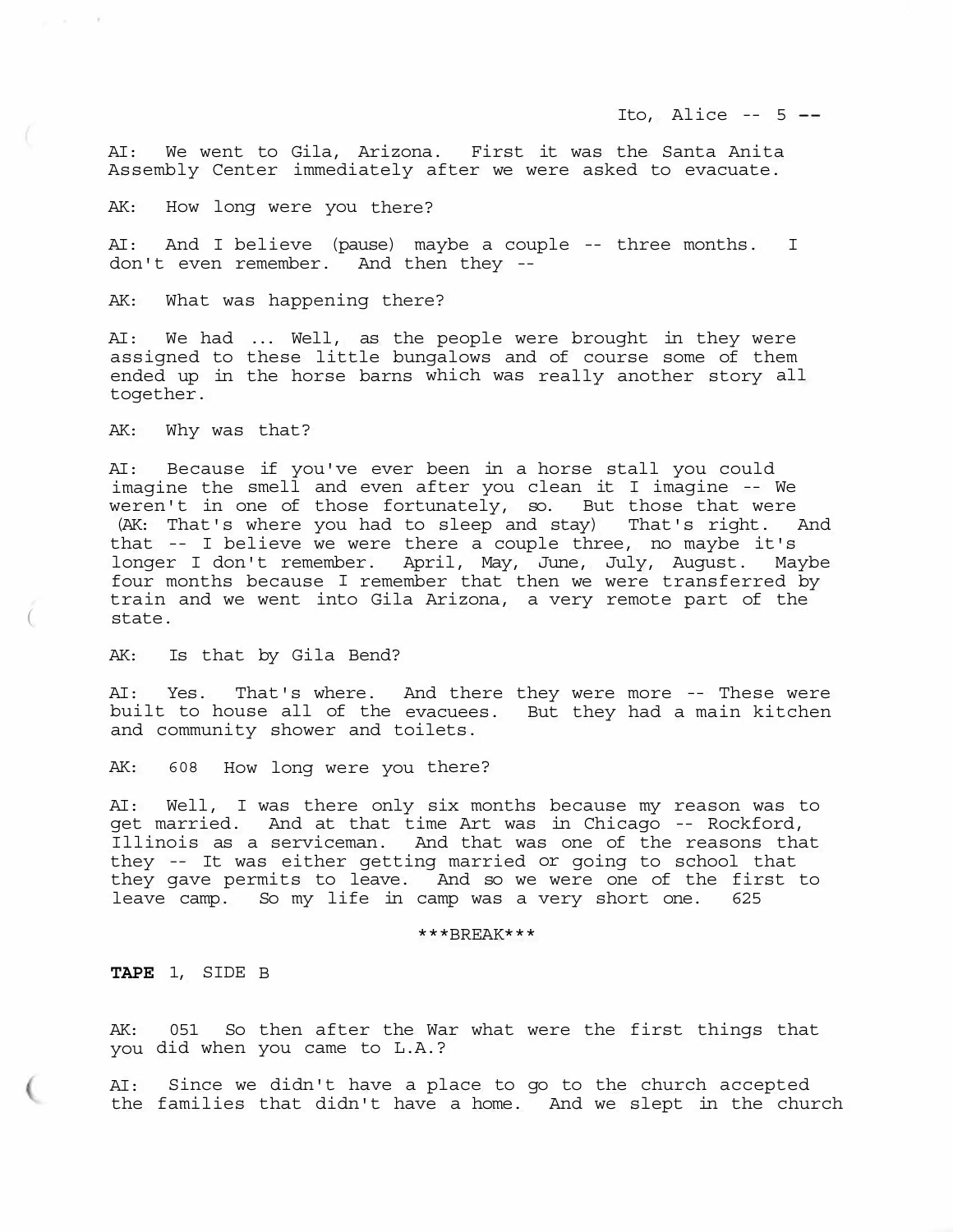Ito, Alice  $-$  6  $-$ 

rectory. And as crowded as it was it was heavenly even just to be there to have roof over our heads. And when we did find a little place why, we were able to continue and get along with our business of growing flowers again.

AK: Which church was this?

AI: The same. Saint Mary's Episcopal Church.

AK: When you came back during that time it had been at least three years since you had been here. Was that a happy time? Were you seeing families that you hadn't seen during the whole War?

AI: Oh yes. Church had -- It was a very (pause) time of revival. Actually the families were back in church trying to work as hard as they could to bring up the membership. We had different functions there, little dinners and suppers and different programs that brought people together. And in our own little way we all helped and we still do.

**AK:** Are you still an --

**AI:** Active member, yes.

\*\*\*BREAK\*\*\*

260

AI: ... And now that we have our retail store we're very proud of what we have built up.

AK: When did you open a retail store?

AI: The retail store as -- When we were on Los Feliz right below the hills where we grew the flowers we had a little stand. And it was enough to house a little refrigerator and people would come by when they saw the fields of flowers. It was one of the landmarks of Los Angeles. They'd pick up bunches of flowers mainly, not arranged in those days. But as we -- in the late '60s -- well, late '70s. I guess late in 1961 when we built the store that we are in now it was an entirely different type of business. Everything was all arranged mainly for deliveries. We didn't have as many people coming by as we did before because that was a pick up cash and carry type of business which we don't have too much of now.

AK: Where is your store now and what is it called?

AI: 281 Flower View Gardens is on Western Avenue, the northern end in Hollywood. And we built it in '61 and it is one of the larger stores in Los Angeles.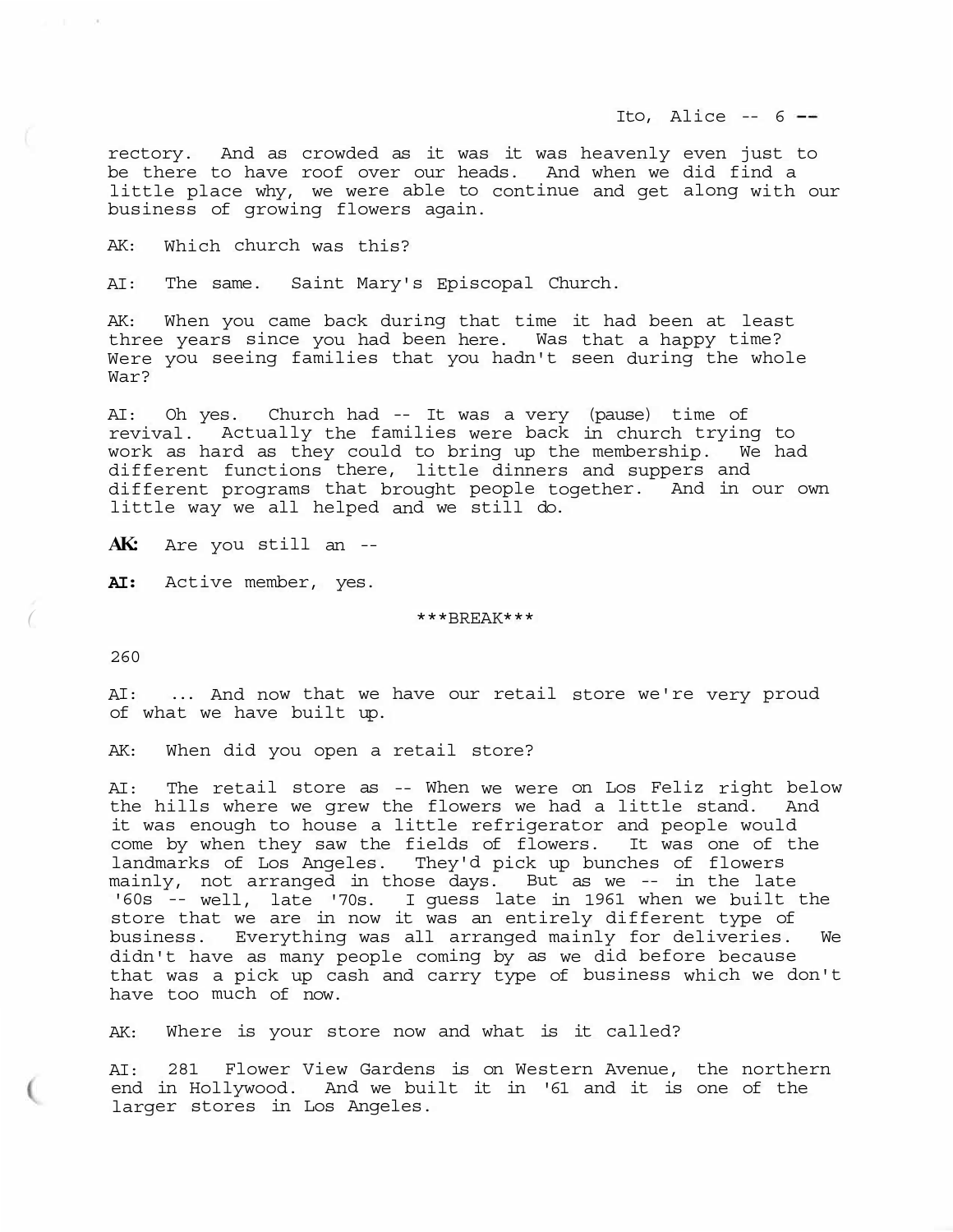Ito, Alice  $-7$   $-$ 

AK: What is your specialty? Is it mostly cut flowers or is it a full nursery?

AI: We don't have a nursery. It's mainly a cut flowers, arrangements, designs, suited for all occasions.

AK: And are you still in the growing business?

AI: No. We haven't grown since we gave up the ranch.

AK: And that was in the '60s?

AI: Right. 294

\*\*\*BREAK\*\*\*

413

an minister

AK: Have there been restrictive laws that affected you or your family like in the early days in terms of owning land or segregation? Anything like that?

AI: Well way back in 1924 when they had the Land Law that restricted any Japanese alien to owning property. My husband's family, well, my husband's father actually came into this country at an early age and he decided he wanted to go into Mexico so that he could build a colony there and tried for years get families together so that they could go down there. And to make the story short he took (AK: You don't have to -- laughs) He took his family and the three brothers and his mother and father went down into a very remote part of Mexico and they were able to get land and some other families went. Eventually they all came back and his family stayed and he stayed there ten years. And so he was able to speak the language. He still speaks it fluently but it wasn't successful only because of the revolution down there.

AK: Wow. So about what year. This is in the teens?

AI: He was six years old and when he came back he was sixteen. He was down there ten years so then he started learning English at that age.

AK: Wow. So his first language was --

AI: His first language at that time was Spanish. And now of course he speaks Japanese and English. 056

\*\*\*BREAK\*\*\*\*

600